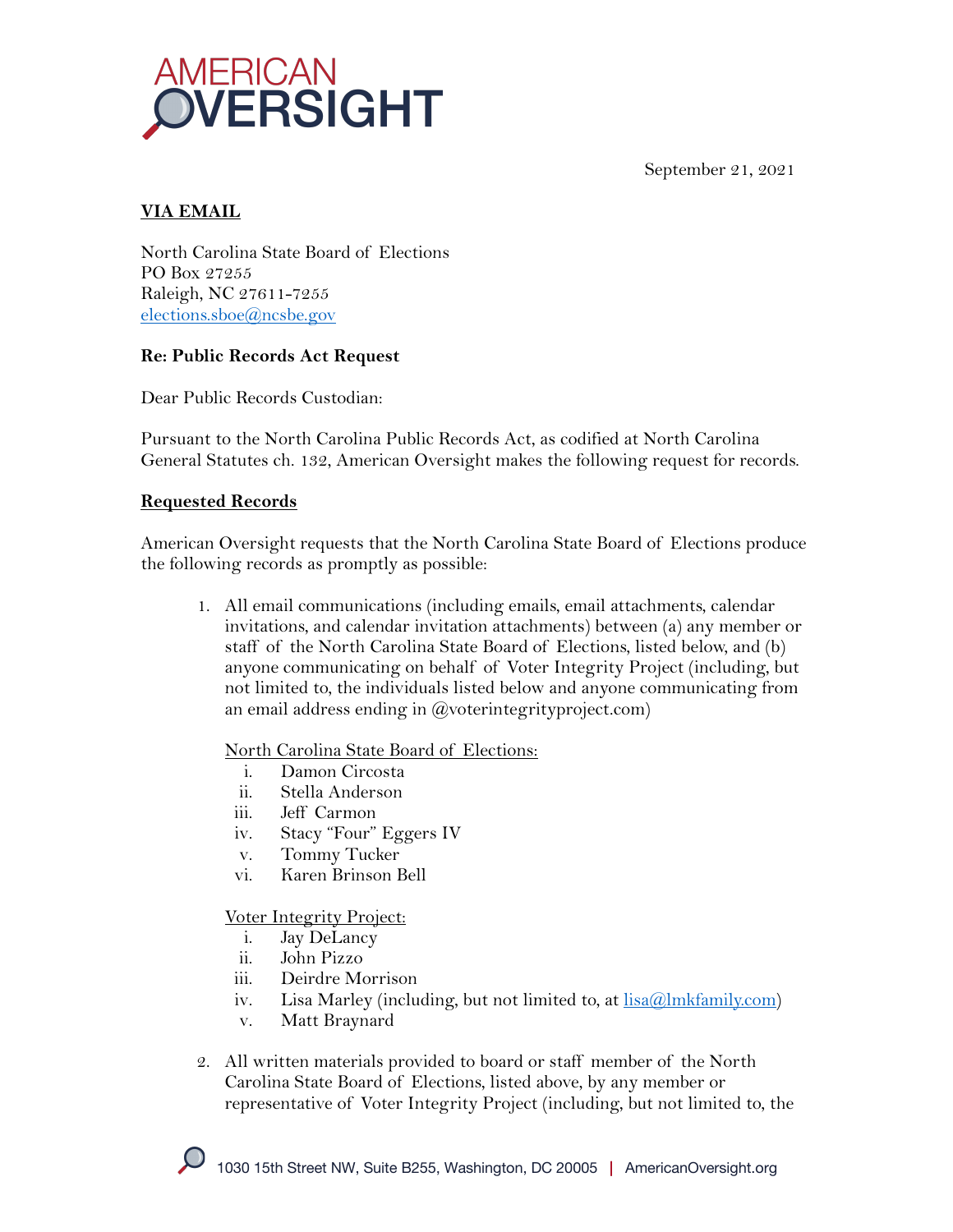individuals listed above) regardless of delivery method (e.g., hand-delivered, sent by facsimile machine, sent by mail).

3. All email communications (including emails, email attachments, calendar invitations, and calendar invitation attachments) sent by any member or staff of the North Carolina State Board of Elections, listed above, containing the terms "Voter Integrity Project," "VIP," "DeLancy," "Pizzo," "Deirdre Morrison", "Marley", "Braynard," or "voterintegrityproject.com."

In an effort to accommodate your office and reduce the number of potentially responsive records to be processed and produced, American Oversight has limited item 3 of its request to emails sent by the referenced North Carolina State Board of Elections officials or employees. To be clear, however, American Oversight still requests that complete email chains be produced, displaying both sent and received messages. This means, for example, that both a Board of Elections board or staff member's email response containing "Voter Integrity Project" and the initial received message are responsive to this request and should be produced.

Please provide all responsive records from October 1, 2020, through the date the search is conducted.

Please notify American Oversight of any anticipated fees or costs in excess of \$100 prior to incurring such costs or fee.

### **Guidance Regarding the Search & Processing of Requested Records**

In connection with its request for records, American Oversight provides the following guidance regarding the scope of the records sought and the search and processing of records:

- Please search all locations and systems likely to have responsive records, regardless of format, medium, or physical characteristics. For instance, if the request seeks "communications," please search all locations likely to contain communications, including relevant hard-copy files, correspondence files, appropriate locations on hard drives and shared drives, emails, text messages or other direct messaging systems (such as iMessage, WhatsApp, Signal, or Twitter direct messages), voicemail messages, instant messaging systems such as Lync or ICQ, and shared messages systems such as Slack.
- § In conducting your search, please understand the terms "record," "document," and "information" in their broadest sense, to include any written, typed, recorded, graphic, printed, or audio material of any kind.<sup>1</sup> We seek records of any kind, including electronic records, audiotapes, videotapes, and photographs, as well as letters, emails, facsimiles, telephone messages, voice mail messages and

<sup>&</sup>lt;sup>1</sup> N.C. Gen. Stat. Ann. § 132-1(a) (public records consist of documentary material "regardless of physical form or characteristics.").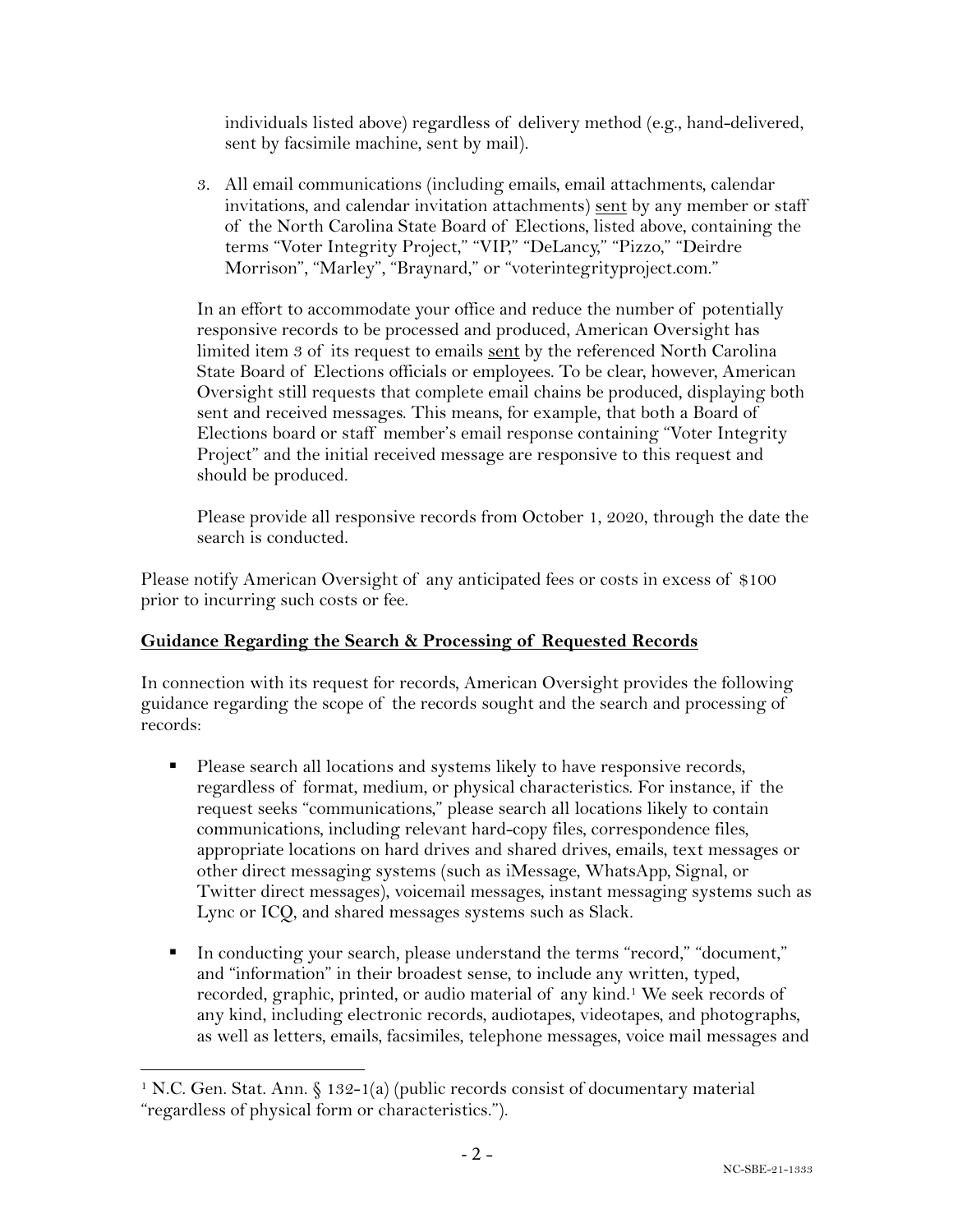transcripts, notes, or minutes of any meetings, telephone conversations or discussions.

- Our request for records includes any attachments to those records or other materials enclosed with those records when they were previously transmitted. To the extent that an email is responsive to our request, our request includes all prior messages sent or received in that email chain, as well as any attachments to the email.
- Please search all relevant records or systems containing records regarding agency business. Do not exclude records regarding agency business contained in files, email accounts, or devices in the personal custody of your officials, such as personal email accounts or text messages. Records of official business conducted using unofficial systems or stored outside of official files are subject to the Public Records Act. 2
- In the event some portions of the requested records are properly exempt from disclosure, please disclose any reasonably segregable non-exempt portions of the requested records. If a request is denied in whole, please state specifically why it is not reasonable to segregate portions of the record for release.
- Please take appropriate steps to ensure that records responsive to this request are not deleted by the agency before the completion of processing for this request. If records potentially responsive to this request are likely to be located on systems where they are subject to potential deletion, including on a scheduled basis, please take steps to prevent that deletion, including, as appropriate, by instituting a litigation hold on those records.

If you have any questions regarding how to construe this request for records or believe that further discussions regarding search and processing would facilitate a more efficient production of records of interest to American Oversight, please do not hesitate to contact American Oversight to discuss this request. American Oversight welcomes an opportunity to discuss its request with you before you undertake your search or incur search or duplication costs. By working together at the outset, American Oversight and your agency can decrease the likelihood of costly and time-consuming litigation in the future.

Where possible, please provide responsive material in an electronic format by email. Alternatively, please provide responsive material in native format or in PDF format on a USB drive. Please send any responsive material being sent by mail to American Oversight, 1030 15th Street NW, Suite B255, Washington, DC 20005. If it will accelerate release of responsive records to American Oversight, please also provide responsive material on a rolling basis.

<sup>2</sup> *See* Atty. Gen. Josh Stein, *North Carolina Open Government Guide* at 22 (2019), https://ncdoj.gov/download/141/files/17891/2019-open-government-guide ("Emails about official business are public records even if they are sent using the personal email account of an employee or official.").